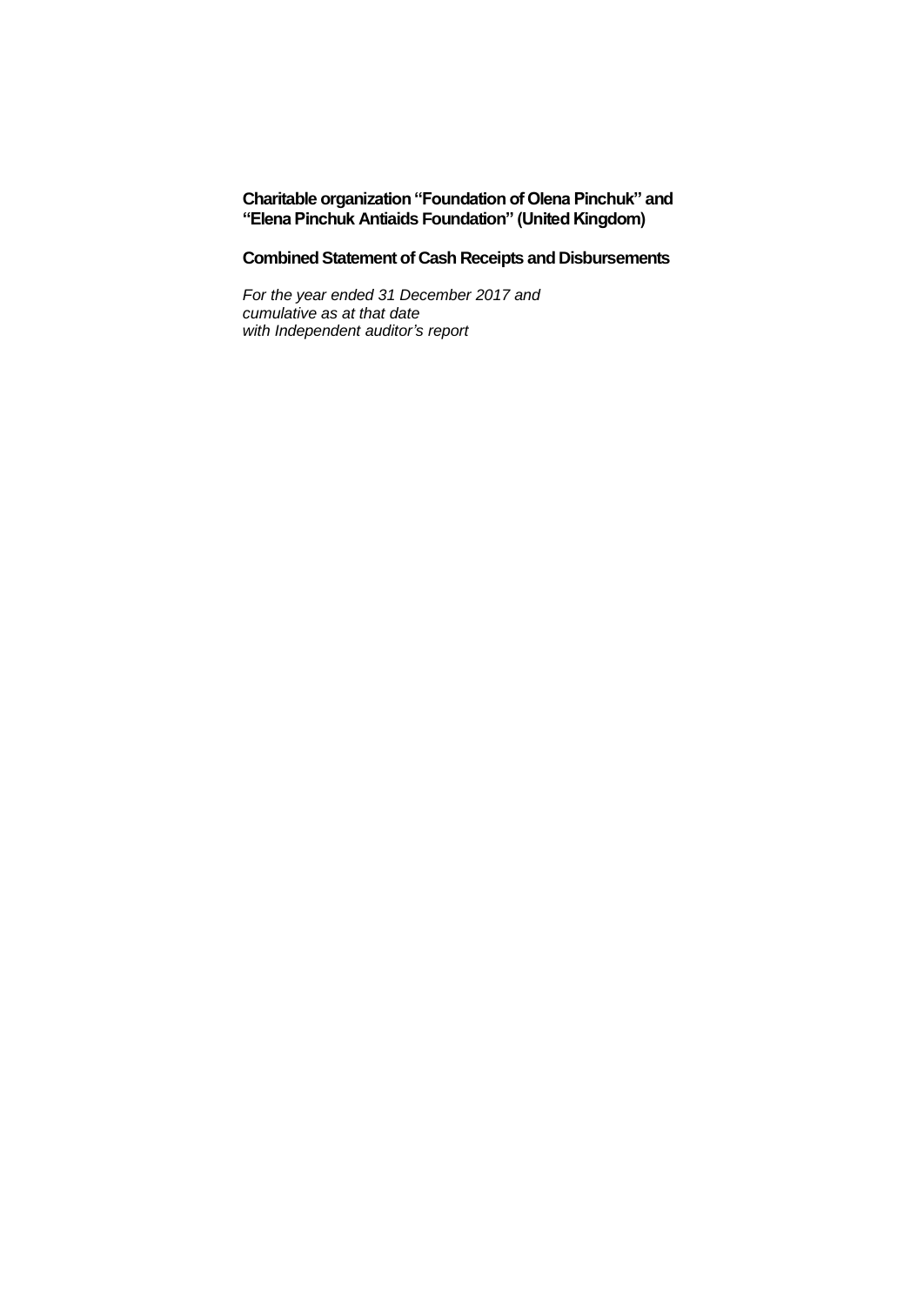# **CONTENTS**

| Independent auditor's report [11] manufactures in the set of the set of the set of the set of the set of the s |  |
|----------------------------------------------------------------------------------------------------------------|--|
|                                                                                                                |  |
|                                                                                                                |  |

# **Notes to the combined statement of cash receipts and disbursements**

| 3. Administrative expenses <b>contained a contract and all algorithm</b> and a series of the system and state of the s |  |
|------------------------------------------------------------------------------------------------------------------------|--|
|                                                                                                                        |  |
|                                                                                                                        |  |
|                                                                                                                        |  |
|                                                                                                                        |  |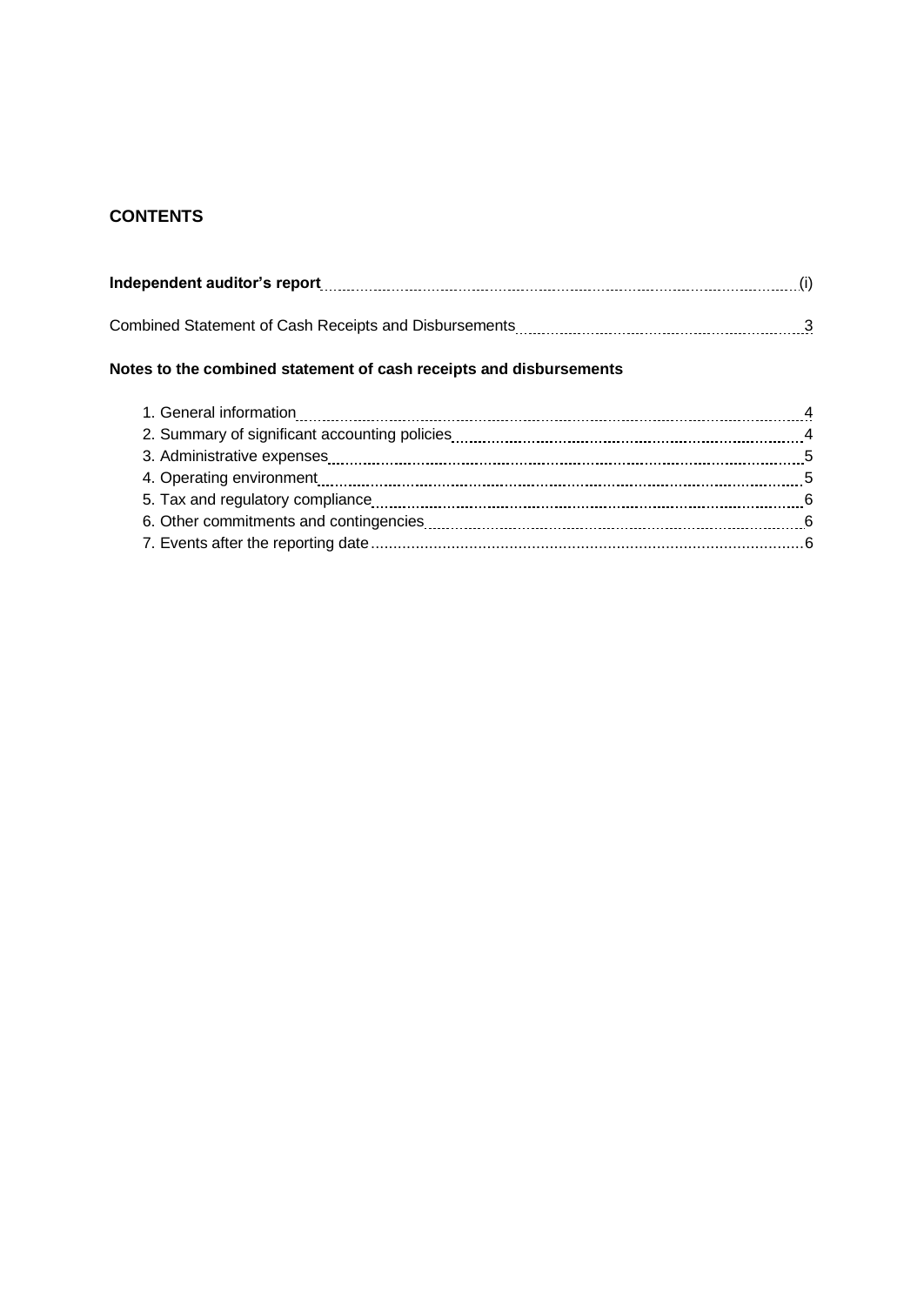

Ernst & Young Audit Services LLC 19A Khreshchatyk Street Kviv. 01001. Ukraine Tel: +380 (44) 490 3000 Fax: +380 (44) 490 3030 www.ev.com/ua

ТОВ «Ернст енд Янг Аудиторські послуги» вул. Хрешатик, 19А Київ, 01001, Україна Тел.: +380 (44) 490 3000  $\Phi$ akc: +380 (44) 490 3030

# Independent auditor's report

# To the Founders of Charitable organization "Foundation of Olena Pinchuk" and "Elena Pinchuk Antiaids Foundation" (United Kingdom)

# Opinion

We have audited the combined statement of cash receipts and disbursements of Charitable organization "Foundation of Olena Pinchuk" and "Elena Pinchuk Antiaids Foundation" (United Kingdom) ("the Foundations") for the year ended 31 December 2017 and cumulatively from the commencement to 31 December 2017, including a summary of significant accounting policies ("the financial statements").

In our opinion, the accompanying financial statements are prepared, in all material respects, in accordance with the cash receipts and disbursements basis of accounting described in Note 2.

## **Basis for opinion**

We conducted our audit in accordance with International Standards on Auditing (ISAs). Our responsibilities under those standards are further described in the Auditor's responsibilities for the audit of the financial statements section of our report. We are independent of the Foundations in accordance with the International Ethics Standards Board for Accountants' (IESBA) Code of Ethics for Professional Accountants (including International Independence Standards) (IESBA Code) together with the ethical requirements that are relevant to our audit of the financial statements in Ukraine, and we have fulfilled our other ethical responsibilities in accordance with these requirements and the IESBA Code. We believe that the audit evidence we have obtained is sufficient and appropriate to provide a basis for our opinion.

## Emphasis of matter - basis of accounting

We draw attention to Note 2 to the combined statement of cash receipts and disbursements, which describes the basis of accounting. The combined statement of cash receipts and disbursements is prepared to provide information to the founders and management of the Foundations. As a result, the combined statement of cash receipts and disbursements may not be suitable for another purpose. Our opinion is not modified in respect of this matter.

## Responsibilities of management and the Supervisory Board for the financial statements

Management is responsible for the preparation of the financial statements in accordance with the cash receipts and disbursements basis of accounting described in Note 2, and for such internal control as management determines is necessary to enable the preparation of the financial statements that are free from material misstatement, whether due to fraud or error.

In preparing the financial statements, management is responsible for assessing the Foundations' ability to continue as a going concern, disclosing, as applicable, matters related to going concern and using the going concern basis of accounting unless management either intends to liquidate the Foundations or to cease operations, or has no realistic alternative but to do so. The Supervisory Board is responsible for overseeing the Foundations' financial reporting process.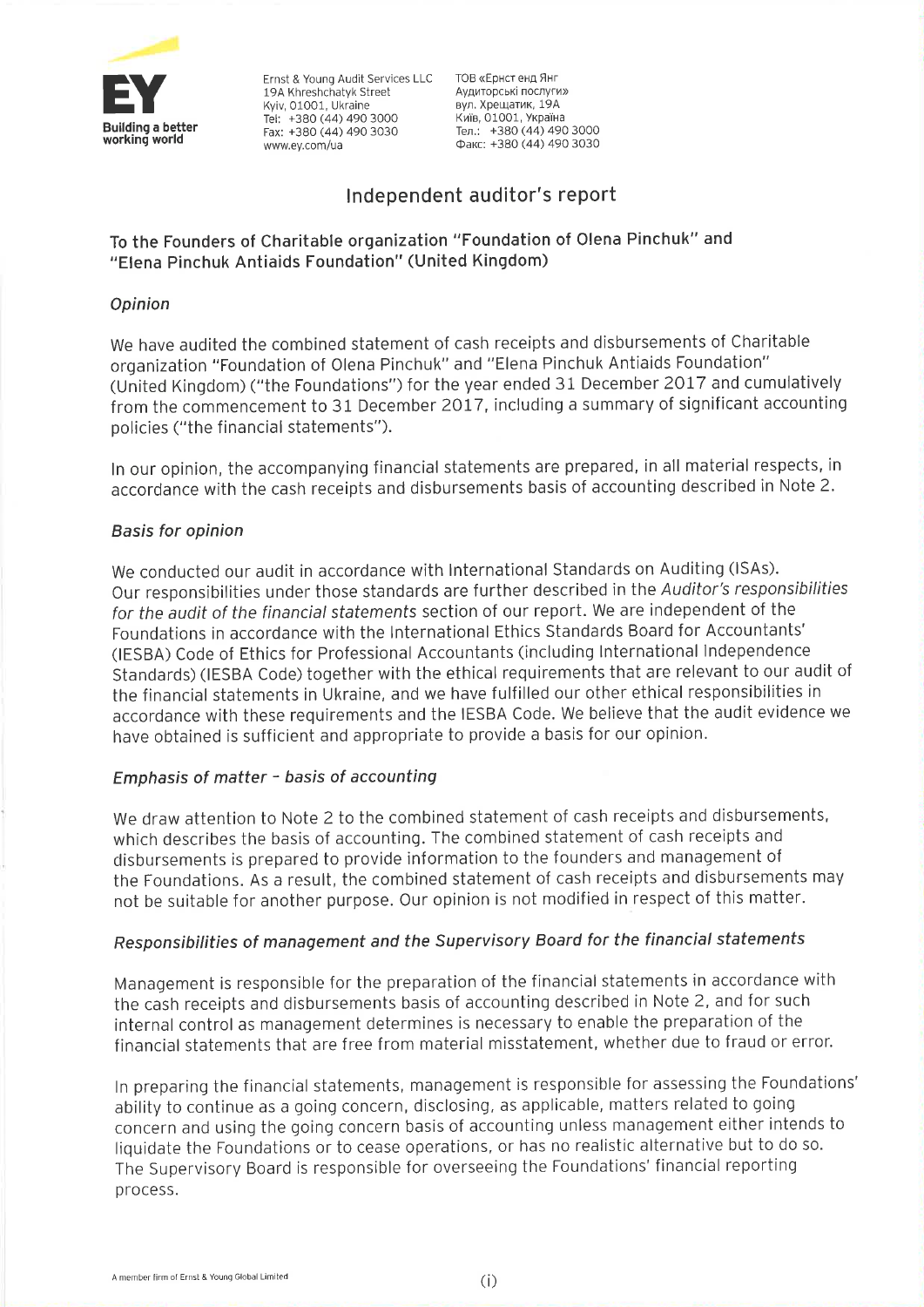

## Auditor's responsibilities for the audit of the financial statements

Our objectives are to obtain reasonable assurance about whether the financial statements as a whole are free from material misstatement, whether due to fraud or error, and to issue an auditor's report that includes our opinion. Reasonable assurance is a high level of assurance, but is not a quarantee that an audit conducted in accordance with ISAs will always detect a material misstatement when it exists. Misstatements can arise from fraud or error and are considered material if, individually or in the aggregate, they could reasonably be expected to influence the economic decisions of users taken on the basis of these financial statements.

As part of an audit in accordance with ISAs, we exercise professional judgment and maintain professional skepticism throughout the audit. We also:

- Identify and assess the risks of material misstatement of the financial statements, whether due to fraud or error, design and perform audit procedures responsive to those risks, and obtain audit evidence that is sufficient and appropriate to provide a basis for our opinion. The risk of not detecting a material misstatement resulting from fraud is higher than for one resulting from error, as fraud may involve collusion, forgery, intentional omissions, misrepresentations, or the override of internal control.
- Obtain an understanding of internal control relevant to the audit in order to design audit  $\blacktriangleright$ procedures that are appropriate in the circumstances, but not for the purpose of expressing an opinion on the effectiveness of the Foundations' internal control.
- Evaluate the appropriateness of accounting policies used and the reasonableness of  $\mathbf{r}$ accounting estimates and related disclosures made by management.
- Conclude on the appropriateness of management's use of the going concern basis of ×. accounting and, based on the audit evidence obtained, whether a material uncertainty exists related to events or conditions that may cast significant doubt on the Foundations' ability to continue as a going concern. If we conclude that a material uncertainty exists, we are required to draw attention in our auditor's report to the related disclosures in the financial statements or, if such disclosures are inadequate, to modify our opinion. Our conclusions are based on the audit evidence obtained up to the date of our auditor's report. However, future events or conditions may cause the Foundations to cease to continue as a going concern.

We communicate with the Supervisory Board regarding, among other matters, the planned scope and timing of the audit and significant audit findings, including any significant deficiencies in internal control that we identify during our audit.

Faces à James Appel Saison HL

Kyiv, Ukraine

17 September 2020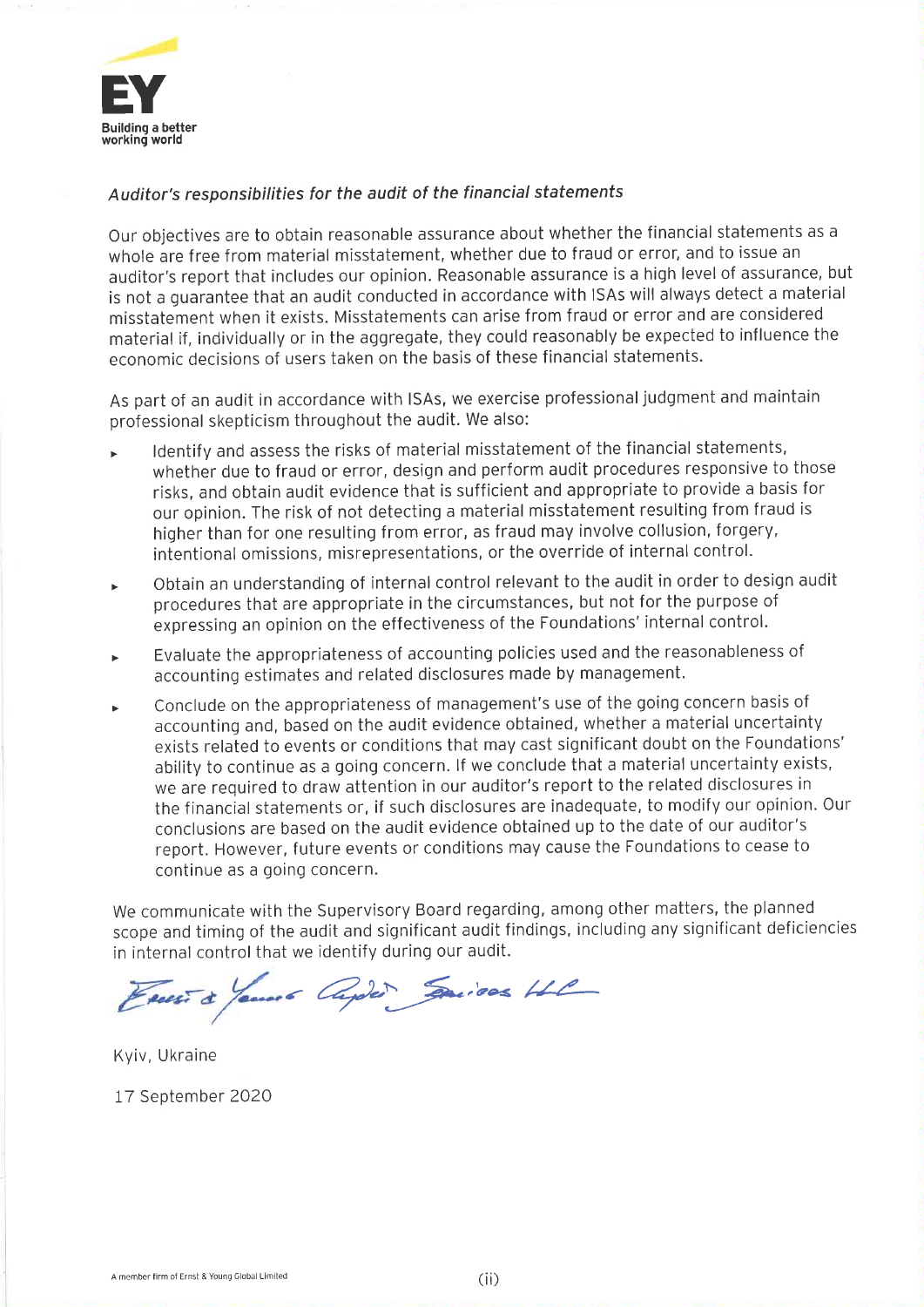# Charitable organization "Foundation of Olena Pinchuk" and "Elena Pinchuk Antiaids Foundation" (United Kingdom)

# Combined Statement of Cash Receipts and Disbursements For the year ended 31 December 2017 (in US dollars)

|                                                                                                                  | <b>Notes</b> | 2017       | 2016             | <b>Cumulative from</b><br>commencement to<br>31 December 2017 |
|------------------------------------------------------------------------------------------------------------------|--------------|------------|------------------|---------------------------------------------------------------|
| Cash balance as at 1 January                                                                                     |              | 87,556     | 113,779          |                                                               |
| Cash receipts collected:<br>Contributions received from legal entities,<br>including the founders' affiliates    |              | 1,043,693  | 936,234          | 20,103,313                                                    |
| Contributions received from the founders<br>and other individuals<br>Founders' contributions to the Charter Fund |              | 34,511     | 53,220           | 2,126,677                                                     |
| <b>Bank interest</b>                                                                                             |              | 5,603      |                  | 10,010                                                        |
| <b>Total collected</b>                                                                                           |              | 1,083,807  | 5,387<br>994,841 | 58,587                                                        |
|                                                                                                                  |              |            |                  | 22,298,587                                                    |
| Program disbursements made:                                                                                      |              |            |                  |                                                               |
| International co-operation<br>Material aid paid to people with HIV/AIDS,                                         | 1            | (253, 169) | (615, 248)       | (9,073,106)                                                   |
| medical establishments and orphanages<br>"Inspiration. Opportunities. Success."<br>project                       |              | (243, 502) | (132, 399)       | (4,800,208)                                                   |
| Informational and educational campaigns<br>on HIV/AIDS                                                           |              | (89, 842)  |                  | (89, 842)                                                     |
| Other charitable programs                                                                                        |              | (79, 459)  | (154, 734)       | (5,316,082)                                                   |
| <b>Total program disbursements</b>                                                                               |              | (166, 404) | (15, 236)        | (279, 546)                                                    |
|                                                                                                                  |              | (832, 376) | (917, 617)       | (19, 558, 784)                                                |
| Administrative expenses                                                                                          | 3            | (104, 410) | (103, 283)       | (2,328,484)                                                   |
| <b>Total disbursements</b>                                                                                       |              | (936, 786) | (1,020,900)      | (21, 887, 268)                                                |
| Foreign exchange and translation<br>differences                                                                  |              | (779)      | (164)            | (177, 521)                                                    |
| Cash balance as at 31 December                                                                                   |              | 233,798    | 87,556           | 233,798                                                       |
|                                                                                                                  |              |            |                  |                                                               |

Signed and authorized for release on behalf of the Foundations on 17 September 2020:

Director

**Chief Accountant** 



Olga Rudneva

Nataliia Kucherina

The accompanying notes are an integral part of this Combined Statement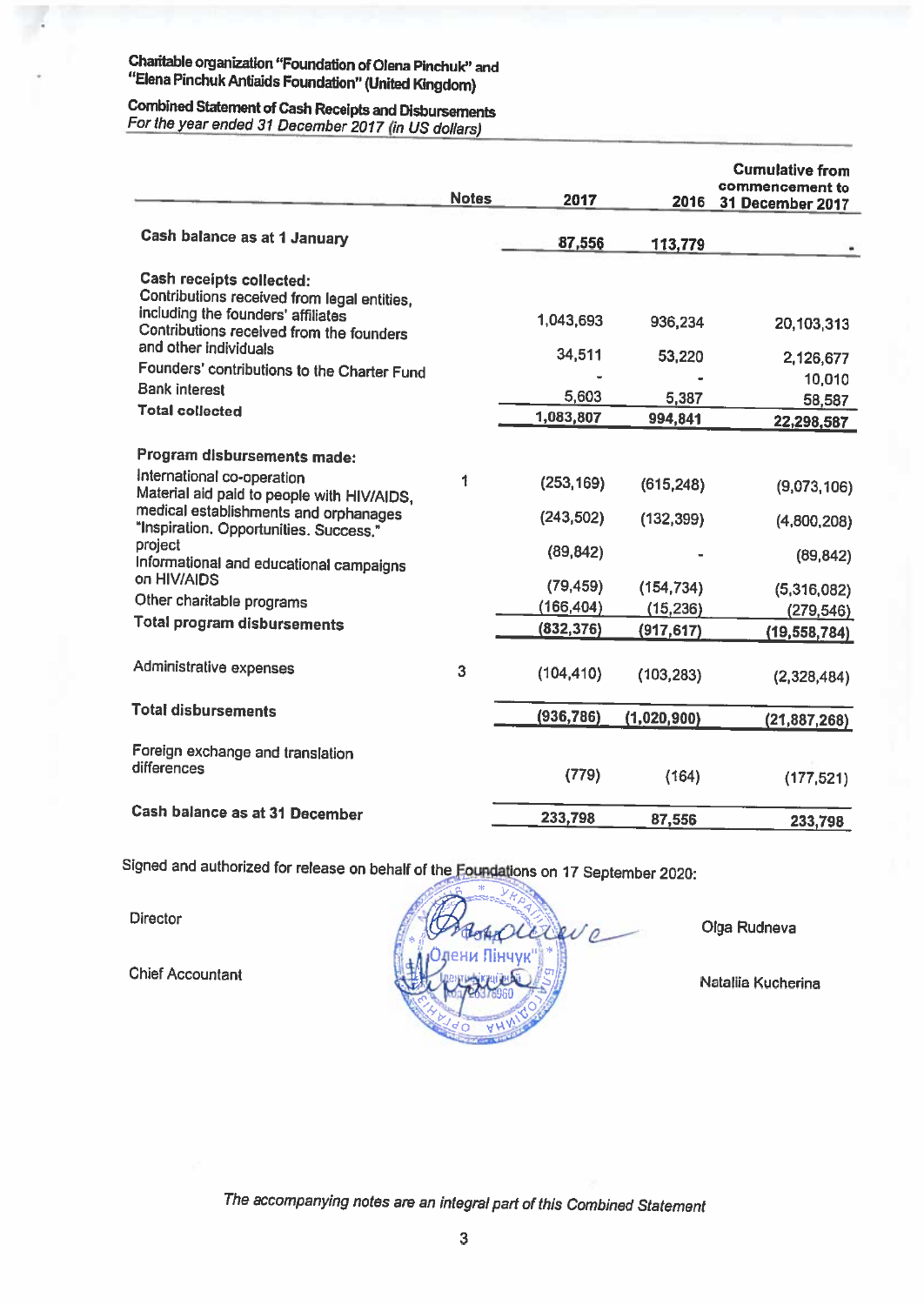### **Notes to the Combined Statement of Cash Receipts and Disbursements**

*For the year ended 31 December 2017 (in US dollars)*

### **1. General information**

The Charitable organization "Foundation of Olena Pinchuk" (previously "Foundation of Olena Pinchuk "ANTIAIDS") ("the Foundation") was founded by three Ukrainian citizens, including Mrs. Olena Pinchuk jointly with her spouse, Mr. Victor Pinchuk, in September 2003. The registered office of the Foundation is at 2, Mechnikova Street, Kyiv, Ukraine.

"Elena Pinchuk Antiaids Foundation" ("the UK Foundation") was registered by The Companies House of England and Wales on 13 October 2010. The UK Foundation was established by Mrs. Olena Pinchuk to facilitate the achievement of the Foundation's goals through international cooperation.

All the activities of the foundations, hereinafter collectively referred to as "the Foundations", are governed by the Foundation management appointed by and reporting to the founders. The governing power to the Foundation management is provided by virtue of the respective agreements between the Foundation and the UK Foundation.

The initial goals of the Foundation, as stated in their founding documents, were to combat the HIV/AIDS epidemic in Ukraine, to reduce its escalation, to support people living with HIV/AIDS by improving their quality of life, and to bring to Ukraine the best international experience in combating HIV/AIDS.

On 6 December 2017, the Foundation announced that the scope of its activities would be expanded going forward. In addition to combatting the HIV/AIDS epidemic, which would remain one of its top priorities, the Foundation would also focus on promoting a healthy lifestyle, educational projects for young girls and women, and bringing the best international experience in the humanitarian area to Ukraine. The legal name of the Foundation was changed accordingly.

The Foundations' projects implemented during 2003-2016 were mainly focused on the following areas:

- − Informational and educational campaigns;
- Support to people with HIV/AIDS, medical establishments and orphanages;
- − "Inspiration. Opportunities. Success." project;
- − International co-operation.

"Inspiration. Opportunities. Success." Project is aimed at strengthening of women's role in society. Its main purpose is to prove that woman in Ukraine is able to become successful in any sphere. Successful and famous women who have inspiring stories joined the project to become an example for girls and motivate them to look for the new opportunities. Under the project the most active and motivated girls will be selected for formation and preparation of the team of young women-coaches who will be able to continue the project work within their communities helping girls to believe in themselves and to choose the proper role model.

International co-operation mainly related to the Foundations' participation in the joint project with the joint project of the UK Foundation with the Elton John AIDS Foundation.

Cooperation with The Elton John AIDS Foundation ("the EJAF") started in 2007. In 2017 and 2016 Foundations' cash disbursements of USD 253,169 and USD 215,308 correspondingly were used by the Elton John AIDS Foundation to support a project targeted at prevention of HIV transmission among street children in Ukraine through affiliate organizations as well as an arrangement of services for identification of HIV infection new cases.

During 2017 cash receipts of USD 277,550 and disbursements of USD 253,169 were made through the UK Foundation's bank accounts (2016: cash receipts of USD 255,000 and disbursements of USD 235,308).

### **2. Summary of significant accounting policies**

### **Basis of accounting**

The Foundations' combined statement of cash receipts and disbursements ("the Combined Statement") is prepared on the cash receipts and disbursements basis of accounting, which represents a special purpose framework and which is not intended to be a presentation in conformity with International Financial Reporting Standards or accounting principles generally accepted in any other country, including Ukraine or the UK, where the Foundations are registered. On this basis of accounting, income is recognized when collected in cash, and expenses are recognized when paid rather than when incurred.

For tax and other statutory purposes, the Foundations prepare their separate reporting.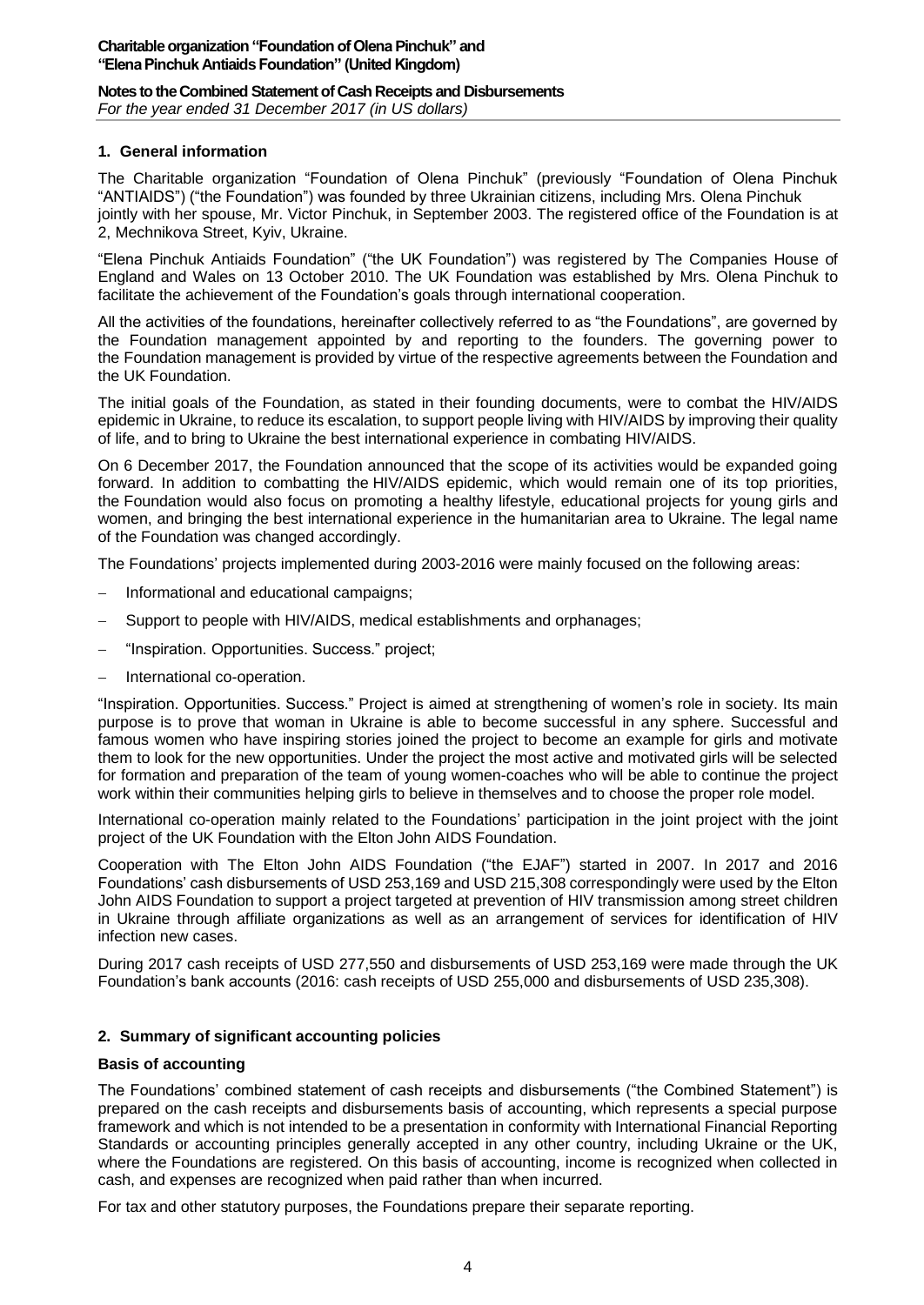# **Notes to the Combined Statement of Cash Receipts and Disbursements**

*For the year ended 31 December 2017 (in US dollars)*

## **2. Summary of significant accounting policies (continued)**

### **Basis of combination**

The Combined Statement of cash receipts and disbursements of the Foundations is presented on a combined basis, which management considered appropriate for entities under its control exercised as described above in the Note 1. The Combined Statement comprises individual statements of the Foundations for the year ended and cumulatively through 31 December 2017. The separate statements of the Foundations are prepared as of the same reporting date, using consistent accounting policies. All cash receipts and disbursements between the Foundations have been eliminated in full.

### *Foreign Currencies*

The presentation currency for the purpose of this Combined Statement of cash receipts and disbursements is the United States dollar ("US dollar"). The functional currency of the Foundation is the national currency of Ukraine - hryvnia ("UAH"). The functional currency of the UK Foundation is US dollar. Accordingly, transactions included in the Combined statement that were not already measured in US dollars have been premeasured into US dollars using the official exchange rate established by the National Bank of Ukraine ("NBU") at the date of transaction. The remaining cash balance as at the reporting date is translated into the presentation currency using the closing exchange rate at that date (28.0672 UAH for 1 US dollar as at 31 December 2017 (2016: 27.1909 UAH for 1 US dollar)).

Differences between the contractual exchange rate of a transaction in a foreign currency and the NBU exchange rate on the date of the transaction are also included in gains / losses from foreign currencies.

### **3. Administrative expenses**

Administrative expenses represent cash disbursements related to general management of the projects and arrangement of the Foundations' activities and comprise the following expenses:

|                              | 2017    | 2016    |
|------------------------------|---------|---------|
| Payroll and related expenses | 71.006  | 72,355  |
| Rent of premises             | 17.752  | 21,217  |
| Other expenses               | 15.652  | 9.711   |
|                              | 104.410 | 103,283 |

### **4. Operating environment**

The operations of the Foundations are significantly influenced by operating environment of Ukraine. The Ukrainian economy while deemed to be of market status continues to display certain characteristics consistent with that of an economy in transition. These characteristics include, but are not limited to, low levels of liquidity in the capital markets, high inflation, and significant imbalances in the public finance and foreign trade.

Following the significant deterioration in 2014 - 2016, the current political and economic situation in Ukraine remains unstable. The Ukrainian government continues to pursue a comprehensive structural reform agenda aiming at the removal of the existing imbalances in the economy, public finance and governance, fighting corruption, reforming judiciary system, etc. with the ultimate goal to secure conditions for the economic recovery in the country.

The weakness of the national currency, which experienced more than triple devaluation against US dollar since the beginning of 2014, combined with cross border settlement restrictions, negative external trade balance, along with continued volatility in the country's traditional export commodity markets, and high inflation represent key risks to the stabilization of the Ukrainian operating environment in the near future. The support from the IMF and other international donors is contingent upon the mentioned above structural reforms sustaining momentum.

The known and estimable effects of the above factors on the results of the Foundations' cash receipts and disbursements in the reporting period have been taken into account in preparing this Combined statement of cash receipts and disbursements.